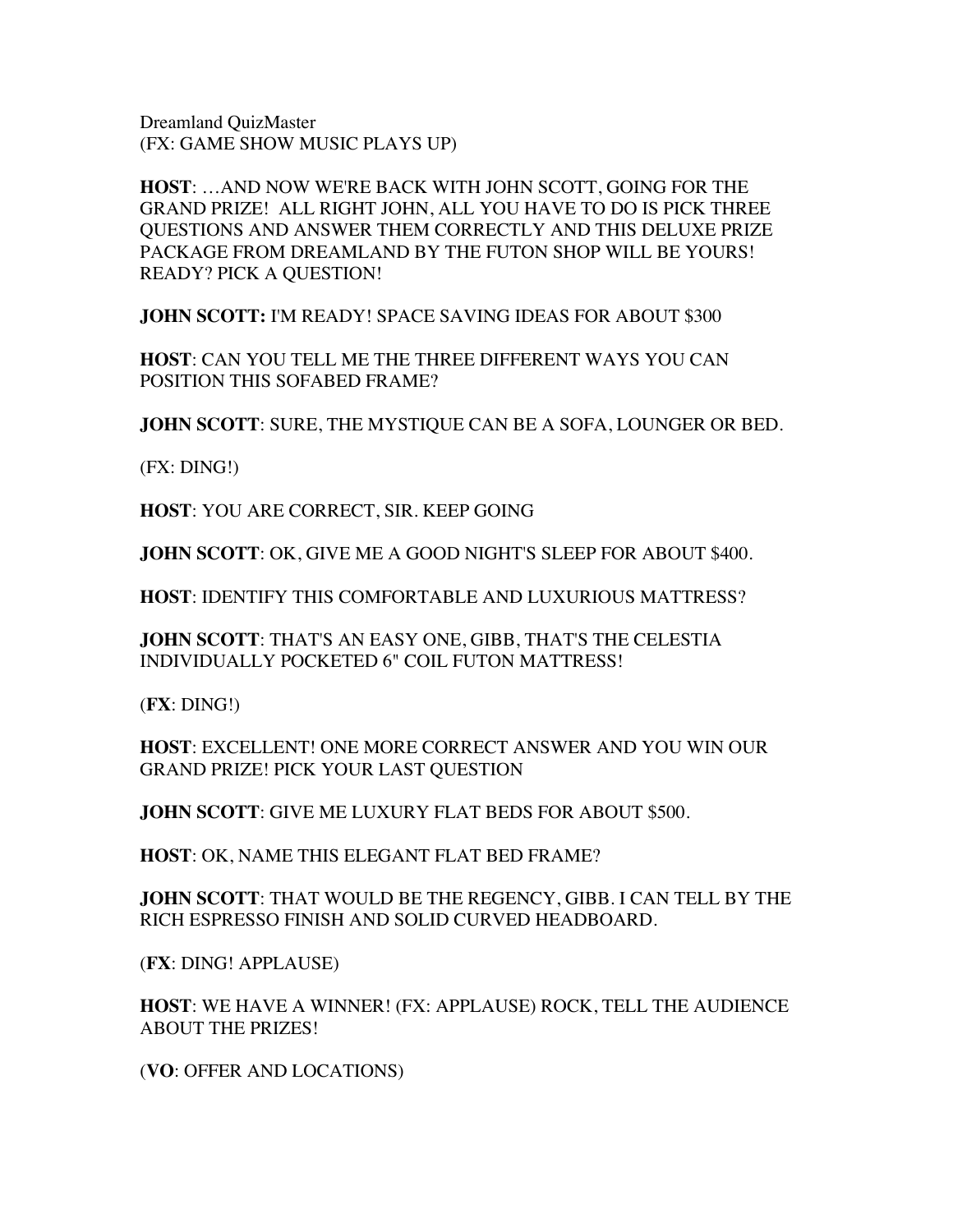Sofabed hunter

(**FX:** JUNGLE / INSECT / OUTDOOR NOISES)

**HOST**: (LOUD STAGE WHISPER, AUSTRALIAN ACCENT) OI, WE'RE HEAH TODAY IN SEARCH OF THE EVER ELUSIVE GOOD NIGHT'S SLEEP! VERY CAREFULLY, WE'RE MAKING OUR WAY THROUGH DREAMLAND BY THE FUTON SHOP, AND CRIKEY, THIS IS GONNA BE ONE EASY SEARCH.

(**FX**: RUSTLING OF LEAVES)

LOOK, OVER THERE, THERE'S A WHOLE HERD OF AFFORDABLE SOFABED FRAMES, IN A VARIETY OF STYLES, IN METAL AND WOOD.

(**FX**; HORSE NOISES)

SHH! QUIET NOW, WE DON'T WANT TO STARTLE THE FLAT BEDS, THEY CAN GET QUITE AGITATED AND STAMPEDE AT A MOMENT'S NOTICE.

(**FX**: WATER SPLASHING)

AWW, NOW THAT'S CUTE. LOOKIT ALL THOSE WASHABLE SLIP-COVERS AND PILLOWS SHARING THE WATER HOLE PEACEFULLY WITH ALL THOSE FUTON MATTRESSES. INNIT THAT A SPECIAL SIGHT?

OI, I'VE NEVAH SEEN SO MANY WAYS OF GETTING A GOOD NIGHT'S SLEEP IN ALL OF NATURE! BEST OF ALL, YOU DON'T HAVE TO BE AN INTREPID SOFABED HUNTER LIKE ME, YOU CAN JUST VISIT DREAMLAND BY THE FUTON SHOP!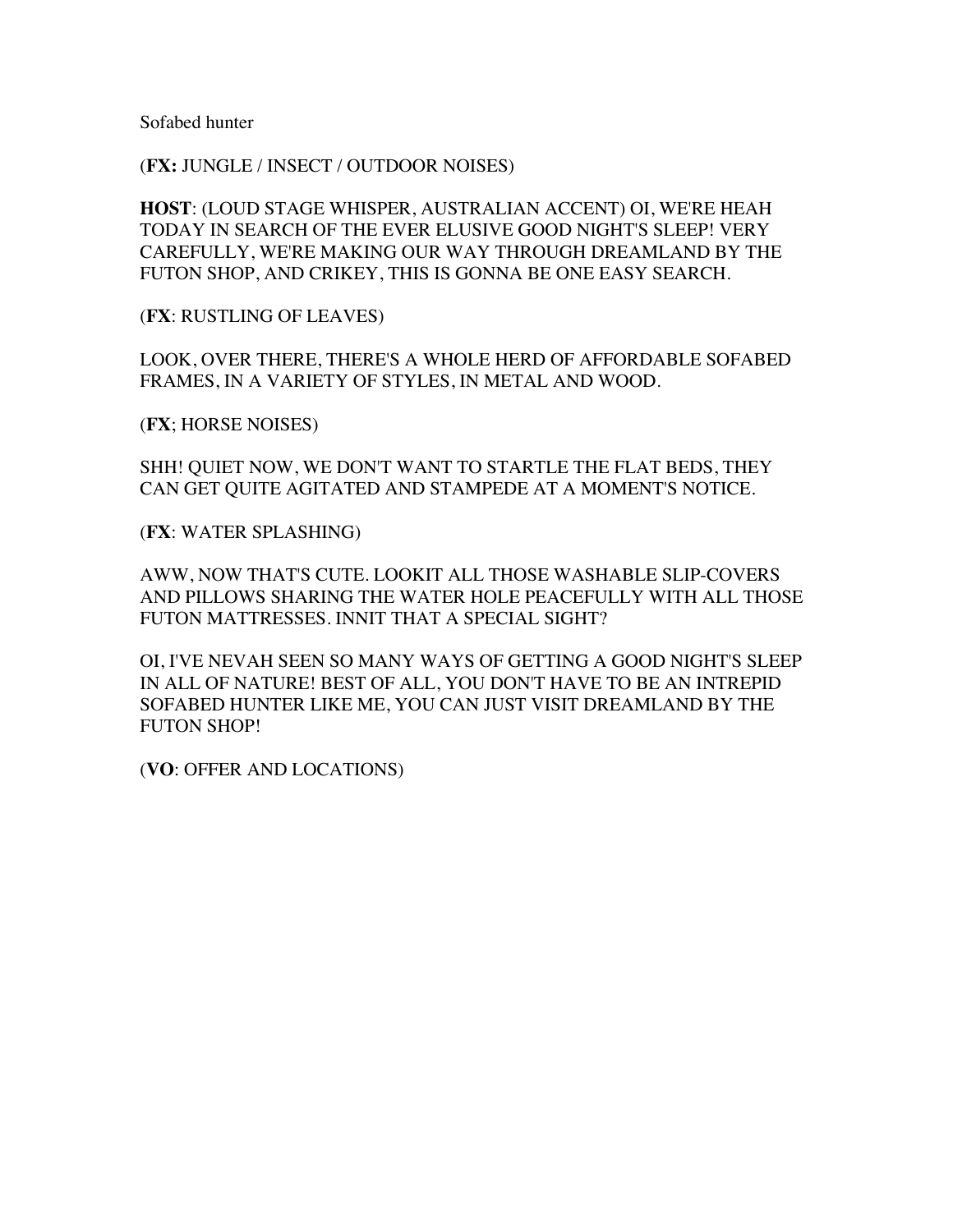FUTON TREK

(**FX**: BLEEPS, SPACE SHIP NOISES, HUM)

**SCIENCE OFFICER**: CAPTAIN- SENSORS INDICATE A CLASS M PLANET LESS THAN A HALF PARSEC FROM HERE. SHALL WE INVESTIGATE?

**CAPTAIN**: AFFIRMATIVE, ANY LIFE FORMS ON THE PLANET SURFACE?

**SCIENCE OFFICER**: CHECKING… NO SIR, THE PLANET IS DEVOID OF LIFE.

**CAPTAIN**: MY GOD, WHAT HAPPENED? REPORT!

**SCIENCE OFFICER**: READINGS SHOW THE PLANET HAS BEEN COMPLETELY OVERRUN BY UNCOMFORTABLE MATTRESSES AND SHODDY SOFABED FRAMES!

**CAPTAIN**: ACTIVATE VIEW SCREEN! (*PAUSE*) THIS IS TERRIBLE! MILLIONS OF UGLY SOFABEDS AND SKIMPY MATTRESSES TERMINATED THIS CIVILIZATION BEFORE ITS TIME… NO SIGNS OF DREAMLAND BY THE FUTON SHOP?

**SCIENCE OFFICER**: CHECKING… NO SIR, I AM UNABLE TO CONFIRM THE PRESENCE OF DREAMLAND BY THE FUTON SHOP ON THIS PLANET. (PAUSE) CAPTAIN, IT IS NOT LOGICAL FOR A CIVILIZATION ONCE SO ADVANCED TO BE SO COMPLETELY DEVOID OF QUALITY FUTON MATTRESSES AND SOFABEDS. HOW IS THIS POSSIBLE?

**CAPTAIN**: I LEARNED ABOUT THIS AT THE ACADEMY. HUMANOIDS IGNORING THE NEED FOR A GOOD NIGHT'S SLEEP WILL ALWAYS LEAD TO DISASTER! WE MUST GUARANTEE ALL FUTURE CIVILIZED WORLDS HAVE DREAMLAND BY THE FUTON SHOP, OR ELSE THEY WILL BE DOOMED TO DESOLATE FAILURE LIKE THIS PLANET. SET A WARNING BEACON SO THAT OTHERS CAN AVOID THIS TRAGIC TABLEAU.

**SCIENCE OFFICER**: AYE, CAPTAIN.

(**FX**: SPACE BEACON LAUNCHING)

**CAPTAIN**: SET A COURSE FOR DREAMLAND BY THE FUTON SHOP.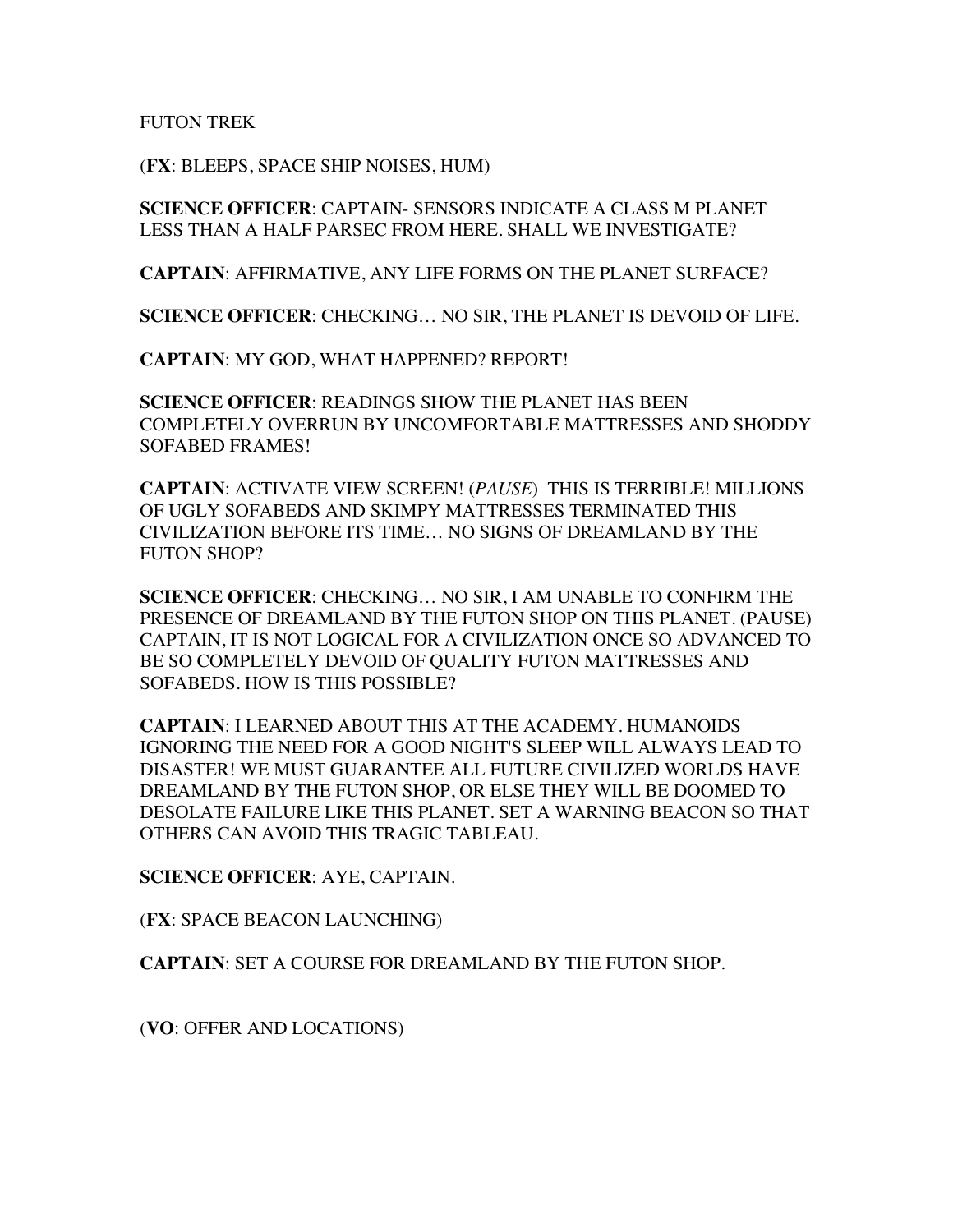Medical drama **(WORK IN LIFETIME WARRANTY, I.E. WORN OUT BED CAUSED INJURY)**

(**FX:** MEDICAL NOISES, EKG ETC.)

**NURSE**: THE DOCTOR SAYS YOU CAN SEE HER NOW.

(**FX**: DOOR OPENS)

**MOTHER**: OH, MARY (SOBS)

**DOCTOR**: (CONFIDENTLY) THERE, THERE, SHE'S GOING TO PULL THROUGH. WE CAUGHT IT JUST IN THE NICK OF TIME.

**FATHER**: IF ONLY…

**MOTHER**: (SOBS AND WAILS)

**DOCTOR**: IF ONLY WHAT?

**FATHER**: IF ONLY WE HAD BOUGHT HER BED AND MATTRESS FROM DREAMLAND BY THE FUTON SHOP! THIS WOULD NEVER HAVE HAPPENED!

**DOCTOR**: MY GOD, MAN! DON'T YOU KNOW YOU'RE PLAYING WITH FIRE? OTHER BEDS AND MATTRESSES DON'T EVEN BEGIN TO COMPARE TO THE STYLE AND QUALITY AND COMFORT YOU CAN FIND AT DREAMLAND BY THE FUTON SHOP! IT'S LUCKY WE WERE ABLE TO HELP HER AT ALL.

**MOTHER**: I PROMISE, MARY, IF YOU EVER GET OUT OF HERE, WE'LL MAKE SURE YOU NEVER SUFFER THROUGH ANOTHER UNCOMFORTABLE NIGHT AGAIN.

**FATHER**: DON'T BLAME YOURSELF MOTHER, WE BOTH LET HER GO TO THAT OTHER STORE. NEVER AGAIN! NOW WE KNOW TO GET THE BEST NIGHT'S SLEEP, WE SHOULD GO TO DREAMLAND BY THE FUTON SHOP!